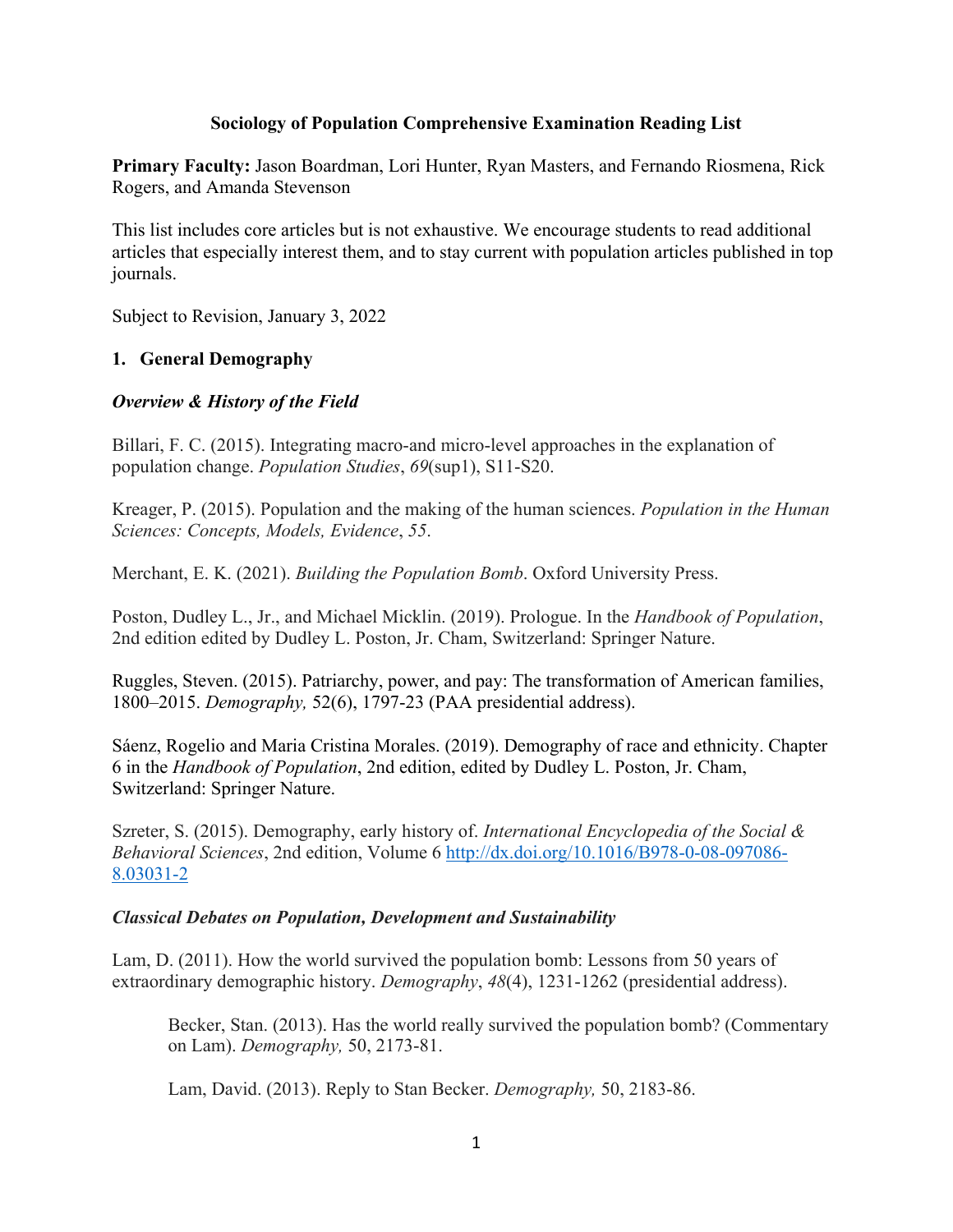Robertson, T. (2012). *The Malthusian Moment*. Rutgers University Press.

Szreter, S. (2018). Marx on population: A bicentenary celebration. *Population and Development Review*, *44*(4), 745-769.

# **2. General Theory**

### *Demographic Transition Theory*

Carlson, E. (2019). Reformulating second demographic transition theory. In *Analytical Family Demography* (pp. 7-26). Springer, Cham.

Dyson, T. (2010). *Population and Development: The Demographic Transition*. (Pay special attention to Chapter 4.) Bloomsbury Publishing.

Lee, Ronald. (2003). The demographic transition: Three centuries of fundamental change. *Journal of Economic Perspectives,* 17, 167-90.

Lesthaeghe, Ron. (2010). The unfolding story of the second demographic transition. *Population and Development Review*, *36*(2), 211-251.

Lesthaeghe, Ron. (2014). The second demographic transition: A concise overview of its development. *Proceedings of the National Academy of Sciences (PNAS),* 111(51), 18112-15.

McLanahan, Sara. (2004). Diverging destinies: How children are faring under the second demographic transition. *Demography,* 42(4), 607-27 (PAA presidential address).

Thornton, Arland. (2001). The developmental paradigm, reading history sideways, and family change. *Demography,* 38(4), 449–465. doi: https://doi.org/10.1353/dem.2001.0039

# **3. Fertility and Reproductive Health**

#### *Fertility Measurement and Theory*

Becker, G. S. (1993). The demand for children. In *A Treatise on the Family: Enlarged Edition* (Enlarged edition). Cambridge, Mass.: Harvard University Press.

Blake, J. (1968). Are babies consumer durables? A critique of the economic theory of reproductive motivation. *Population Studies*, *22*(1), 5–25. http://doi.org/10.2307/2173350

Bongaarts, J. (1978). A framework for analyzing the proximate determinants of fertility. *Population and Development Review*, *4*(1), 105–132. http://doi.org/10.2307/1972149

Bongaarts, J., & Feeney, G. (1998). On the quantum and tempo of fertility. *Population and Development Review*, *24*(2), 271–291. http://doi.org/10.2307/2807974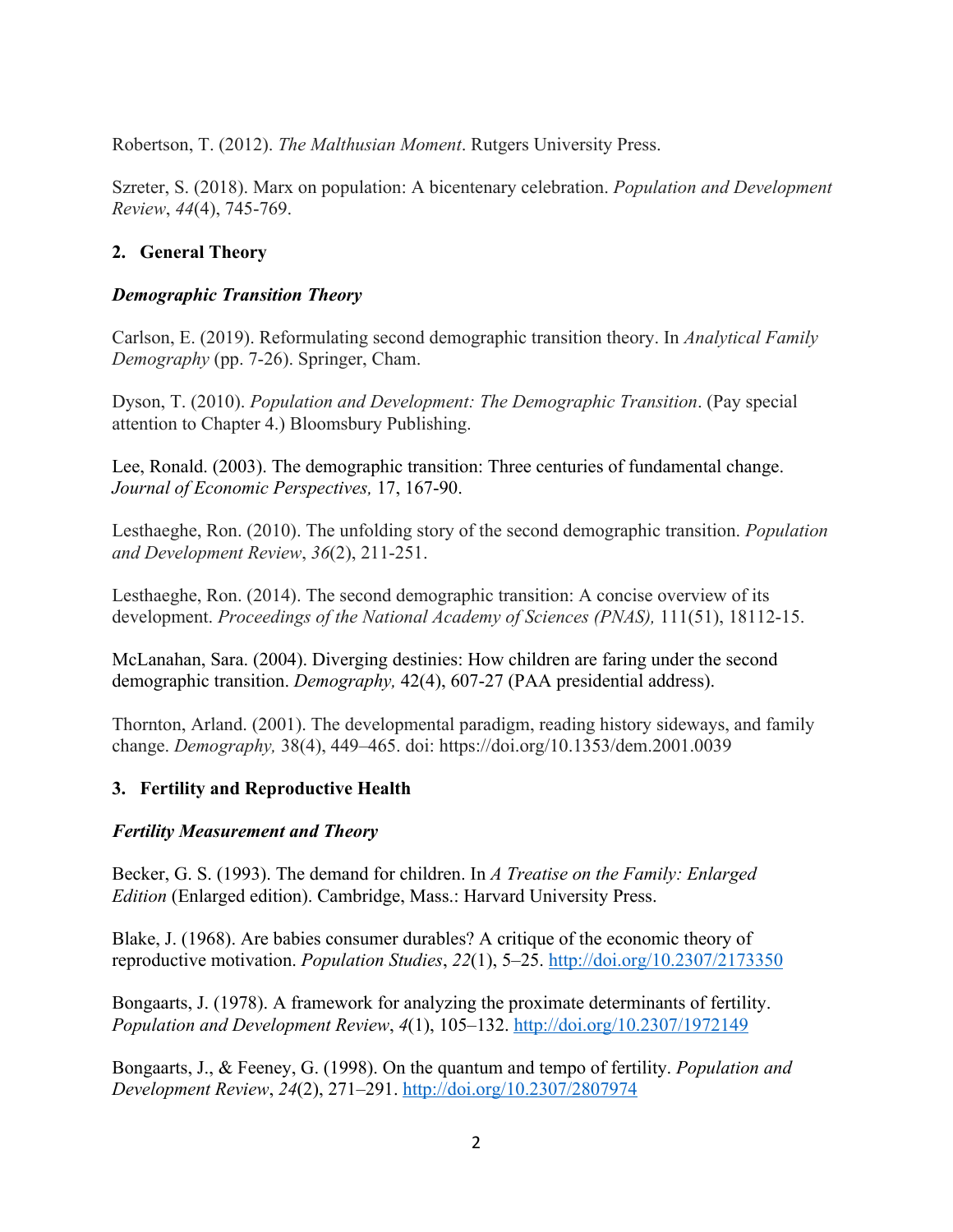Davis, K., & Blake, J. (1956). Social structure and fertility: An analytic framework. *Economic Development and Cultural Change*, *4*(3), 211–235.

Ní Bhrolcháin, Máire. (2011). Tempo and the TFR. *Demography,* 48, 841–861 https://doi.org/10.1007/s13524-011-0033-4.

### *Fertility Transitions*

Axinn, William G. and Jennifer S. Barber. (2001). Mass education and fertility transition. *American Sociological Review*, 66(4), 481-505.

Mason, Karen Oppenheim. (1997). Explaining fertility transitions. *Demography,* 34(4), 443-454. (Presidential address.)

Van de Kaa, Dirk J. (1987). Europe's second demographic transition. *Population Bulletin*, 42(1), 1-57.

Zaidi, Batool, and S. Philip Morgan. (2017). The second demographic transition theory: A review and appraisal. *Annual Review of Sociology,* 43, 473-492.

# *Low Fertility*

Goldstein, J. R., Sobotka, T., & Jasilioniene, A. (2009). The end of "lowest-low" fertility? *Population and Development Review*, *35*(4), 663–699. http://doi.org/10.1111/j.1728- 4457.2009.00304.x

Kohler, H.-P., Billari, F. C., & Ortega, J. A. (2002). The emergence of lowest-low fertility in Europe during the 1990s. *Population and Development Review*, *28*(4), 641–680. http://doi.org/10.1111/j.1728-4457.2002.00641.x

# *Other Contemporary Issues in Demography of Fertility*

Johnson-Hanks, Jennifer. (2002.) On the modernity of traditional contraception: Time and the social context of fertility. *Population and Development Review,* 28 (2), 229ff.

Johnson-Hanks, Jennifer. (2007). Natural intentions: fertility decline in the African Demographic and Health Surveys. *American Journal of Sociology,* 112(4), 1008-1043.

Martin, Steven P. (2000). Diverging fertility among U.S. women who delay childbearing past age 30. *Demography*, 37(4), 523-533.

Sweeney, Megan M., and R. Kelly Raley. (2014). Race, ethnicity, and the changing context of childbearing in the United States. *Annual Review of Sociology,* 40, 539-558.

Trinitapoli, J., & Yeatman, S. (2011). Uncertainty and fertility in a generalized AIDS epidemic. *American Sociological Review*, 76(6), 935-954.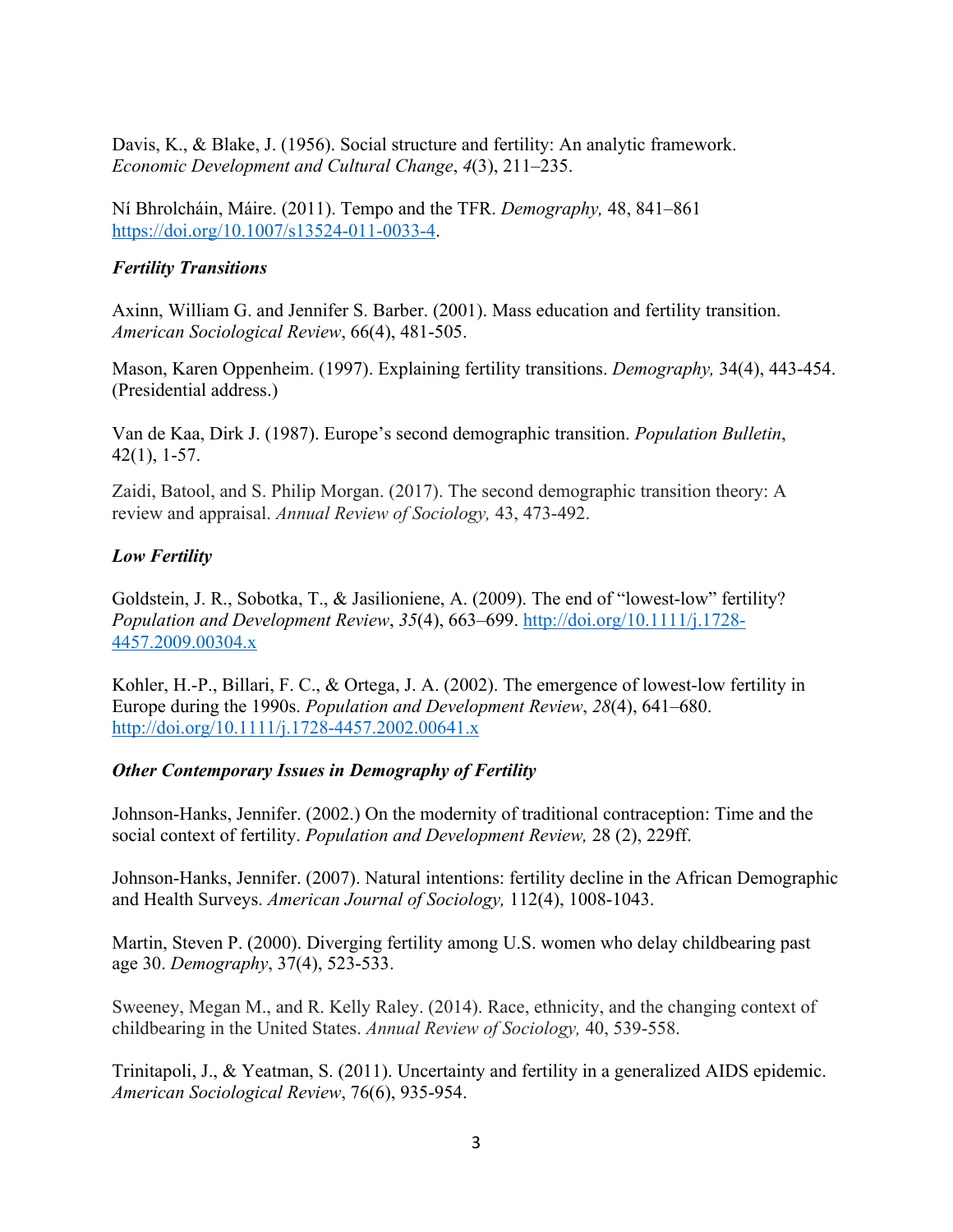Wu, L. (2008). Cohort estimates of nonmarital fertility for U.S. women. *Demography,* 45(1), 193-207.

### **4. Migration and Population Distribution**

Brown, Susan K., Frank D. Bean, and Sabrina Nasir. (2019). International migration. Chapter 16 in the *Handbook of population*, 2nd edition, edited by Dudley L. Poston, Jr. Cham, Switzerland: Springer Nature.

Castles, S. (2007). Twenty-first-century migration as a challenge to sociology. *Journal of Ethnic and Migration Studies*, *33*(3), 351-371.

De Haas, H. (2021). A theory of migration: The aspirations-capabilities framework. *Comparative Migration Studies*, *9*(1), 1-35.

Favell, Adrian. (2014). Migration theory rebooted? Asymmetric challenges in a global agenda (pp. 330-340) in *Migration Theory: Talking across Disciplines*, edited by C. B. Brettell and J. F. Hollifield. Routledge.

FitzGerald, David S. (2019). *Refuge Beyond Reach: How Rich Democracies Repel Asylum Seekers*. Oxford University Press.

FitzGerald, David S., & Arar, R. (2018). The sociology of refugee migration. *Annual Review of Sociology*, *44*, 387-406.

Fitzgerald David, S., & David, C. M. (2014). *Culling the Masses. The Democratic Origins of Racist Immigration Policy in the Americas*, Harvard.

Hamilton, Tod G. (2020). Black immigrants and the changing portrait of black identity. *Annual Review of Sociology* 46, 295-313.

Hunter, L. M., Luna, J. K., & Norton, R. M. (2015). Environmental dimensions of migration. *Annual Review of Sociology*, *41*, 377-397.

Kivisto, P. (2015). *Incorporating Diversity: Rethinking Assimilation in a Multicultural Age*. (Focus on chapters on transnationalism and especially assimilation theory.) Routledge.

Massey, Douglas S. (2012). Towards an integrated model of international migration. *Eastern Journal of European Studies* 3(2), 9-35.

Massey, D. S., Arango, J., Hugo, G., Kouaouci, A., & Pellegrino, A. (1999). *Worlds in Motion: Understanding International Migration at the End of the Millennium: Understanding International Migration at the End of the Millennium*. Clarendon Press.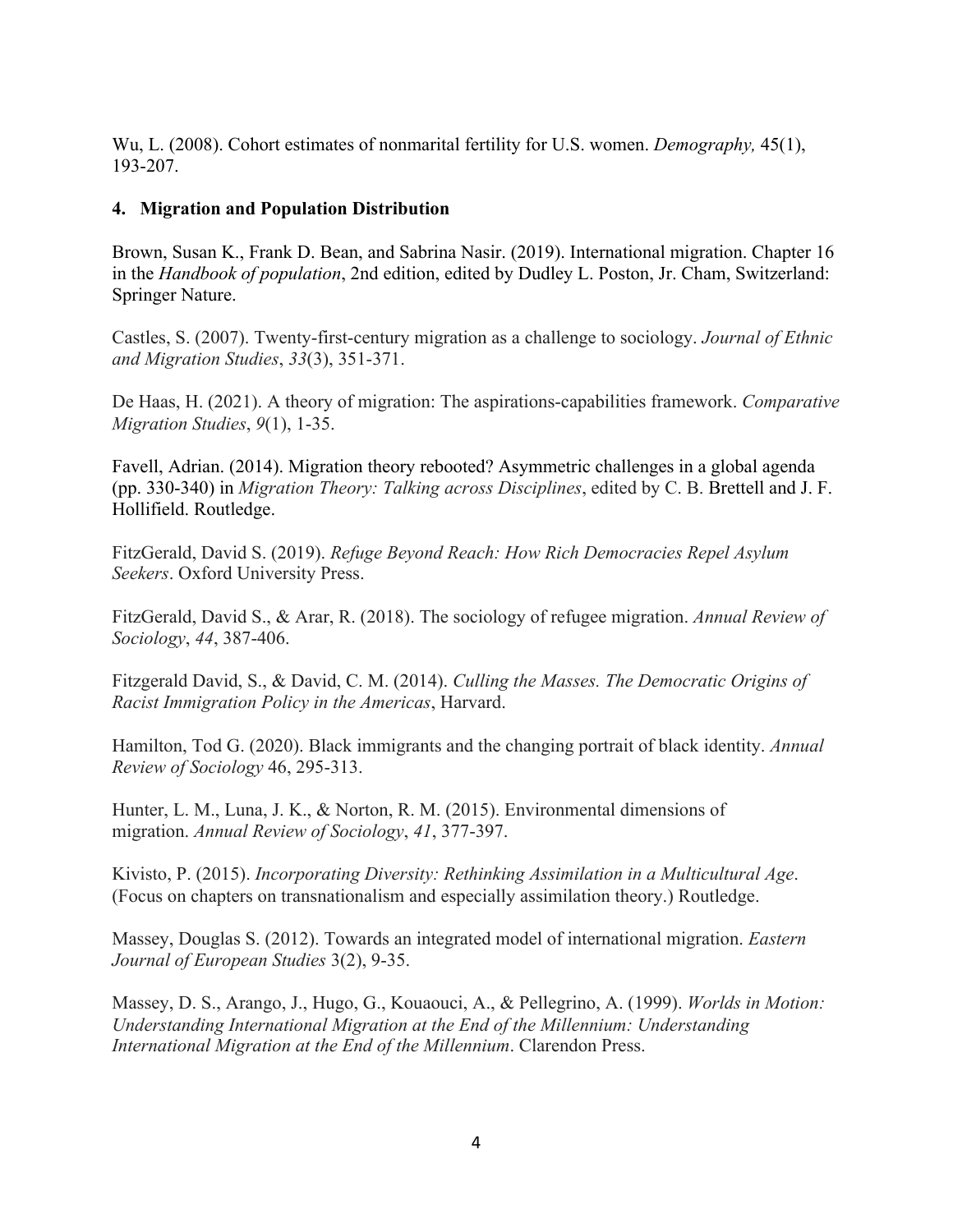Massey, Douglas S., and Nancy A. Denton. (1989). Hypersegregation in U.S. metropolitan areas: Black and Hispanic segregation along five dimensions. *Demography,* 26(3), 373-392.

Morawska, E. (2009). *A Sociology of Immigration:(Re) Making Multifaceted America*. (Focus especially on Chapter 2.) Springer.

National Academies of Sciences, Engineering, and Medicine, & Committee on Population. (2016). *The Integration of Immigrants into American Society*. National Academies Press.

National Academies of Sciences, Engineering, and Medicine. (2017). *The Economic and Fiscal Consequences of Immigration*. National Academies Press.

Schewel, K. (2020). Understanding immobility: Moving beyond the mobility bias in migration studies. *International Migration Review*, *54*(2), 328-355.

White, Michael J., and David P. Lindstrom. (2019). Internal migration. Chapter 15 in the *Handbook of Population*, 2nd edition, edited by Dudley L. Poston, Jr. Cham, Switzerland: Springer Nature.

Willekens, Frans, Douglas Massey, James Raymer, and Cris Beauchemin. (2016). International migration under the microscope. *Science,* 352(6288), 897-99.

# **5. Mortality and Population Health**

Avendano, Mauricio, and Ichiro Kawachi. (2014). Why do Americans have shorter life expectancy and worse health than people in other high-income countries? *Annual Review of Public Health,* 35, 307-25.

Baker, David P., Juan Leon, Emily G. Smith Greenaway, John Collins, and Marcela Movit. (2011). The education effect on population health: A reassessment. *Population and Development Review,* 37(2), 307-332.

Bongaarts, J. (2006). How long will we live? *Population Development Review,* 32, 605-628.

Carnes, Bruce A., S. Jay Olshansky, and Douglas Grahn. (1996). Continuing the search for a law of mortality. *Population and Development Review,* 22(2), 231.

Case, Anne, and Christina Paxson. (2010). Causes and consequences of early-life health. *Demography,* 47(1), S65-S85.

Chetty, Raj, Michael Stepner, Sarah Abraham, Shelby Lin, Benjamin Scuderi, Nicholas Turner, Augustin Bergeron, and David Cutler. (2016). The association between income and life expectancy in the United States, 2001-2014. *JAMA,* 315(16), 1750-1766.

Colgrove, J. (2002). The McKeown thesis: A historical controversy and its enduring influence. *American Journal of Public Health,* 92(5), 725-729.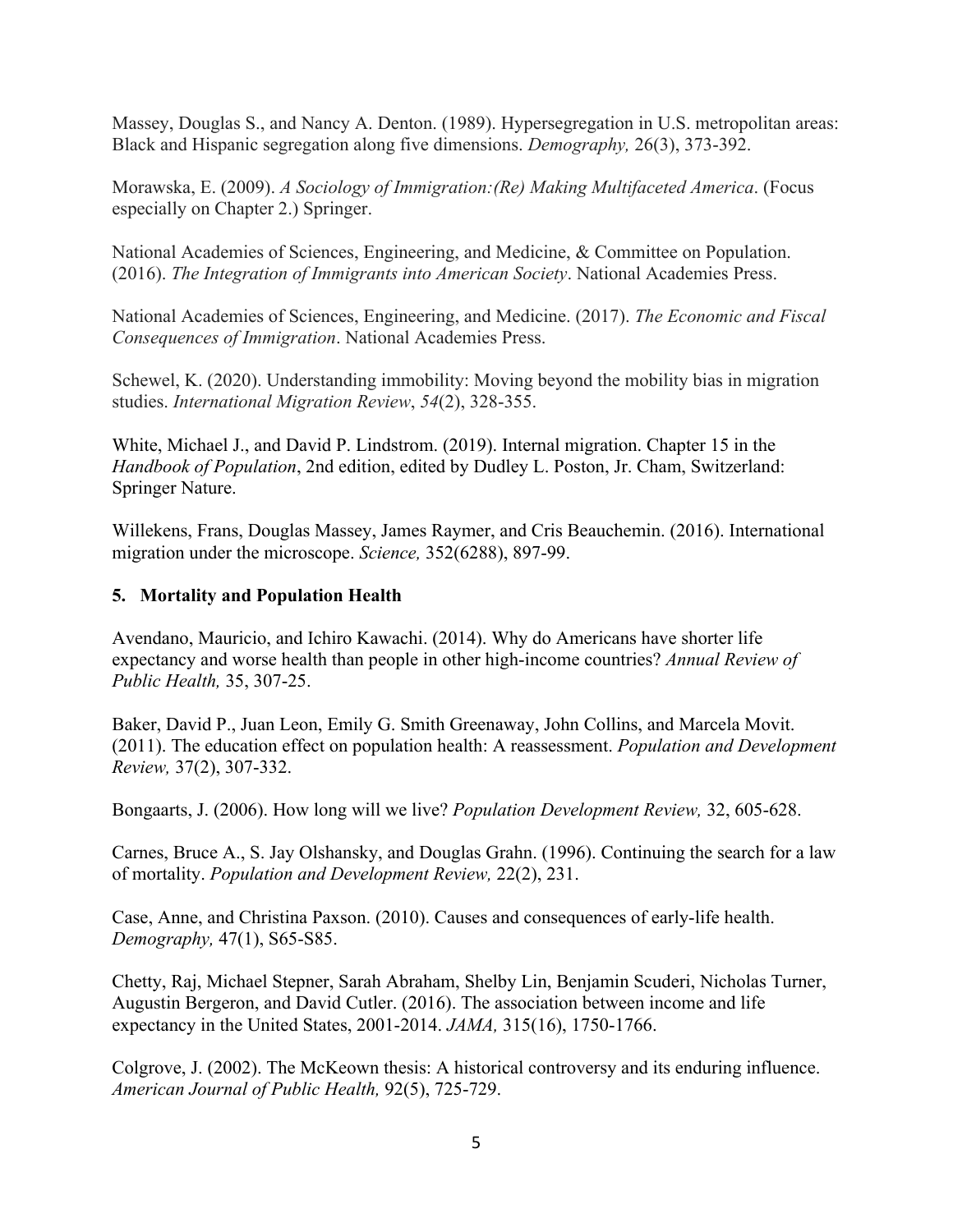Crimmins, Eileen M., and Hiram Beltrán-Sánchez. (2011). Mortality and morbidity trends: Is there compression of morbidity? *The Journals of Gerontology: Series B,* 66(1), 75-86.

Crimmins, Eileen M., and Yuan S. Zhang. (2019). Aging populations, mortality, and life expectancy. *Annual Review of Sociology,* 45, 69–89.

Cutler, David, Angus Deaton, and Adriana Lleras-Muney. (2006). The determinants of mortality. *The Journal of Economic Perspectives,* 20(3), 97-120.

Elo, Irma T. (2009). Social class differentials in health and mortality: Patterns and explanations in comparative perspective. *Annual Review of Sociology,* 35, 553-572.

Ferraro, Kenneth F., Markus H. Schafer, and Lindsay R. Wilkinson. (2016). Childhood disadvantage and health problems in middle and later life: Early imprints on physical health? *American Sociological Review,* 81(1), 107–33.

Fries, James F. (2005). The compression of morbidity. *The Milbank Quarterly,* 83(4), 801-823.

Gluckman, Peter D., et al. (2008). Effect of in utero and early-life conditions on adult health and disease. *New England Journal of Medicine,* 359(1), 61-73.

Gutin, Iliya and Robert Hummer. (2021). Social inequality and the future of U.S. life expectancy. *Annual Review of Sociology,* 47(3), 1-20.

Harper, S., C.A. Riddell, and N.B. King. (2021). Declining life expectancy in the United States: Missing the trees for the forest. *Annual Review of Public Health,* 42(15), 1-23.

Hayward, Mark, and Bridget K. Gorman. (2004). The long arm of childhood: The influence of early-life social conditions on men's mortality. *Demography,* 41(1), 87-107.

Heuveline, Patrick, Michel Guillot, and Davidson R. Gwatkin. (2002). The uneven tides of the health transition. *Social Science & Medicine,* 55(2), 313-322.

Hummer, Robert A., and Erin R. Hamilton. (2019). *Population Health in America*. University of California Press.

Kindig, D.A. (2007). Understanding population health terminology. *The Milbank Quarterly*, 85(1), 139-161.

Kuhn, Randall. (2010). Routes to low mortality in poor countries revisited. *Population and Development Review,* 36(4), 655–92.

Lariscy, Joseph T., Robert A. Hummer, and Richard G. Rogers. (2018). Cigarette smoking and cause-specific adult mortality in the United States. *Demography,* 55(5), 1855–1885.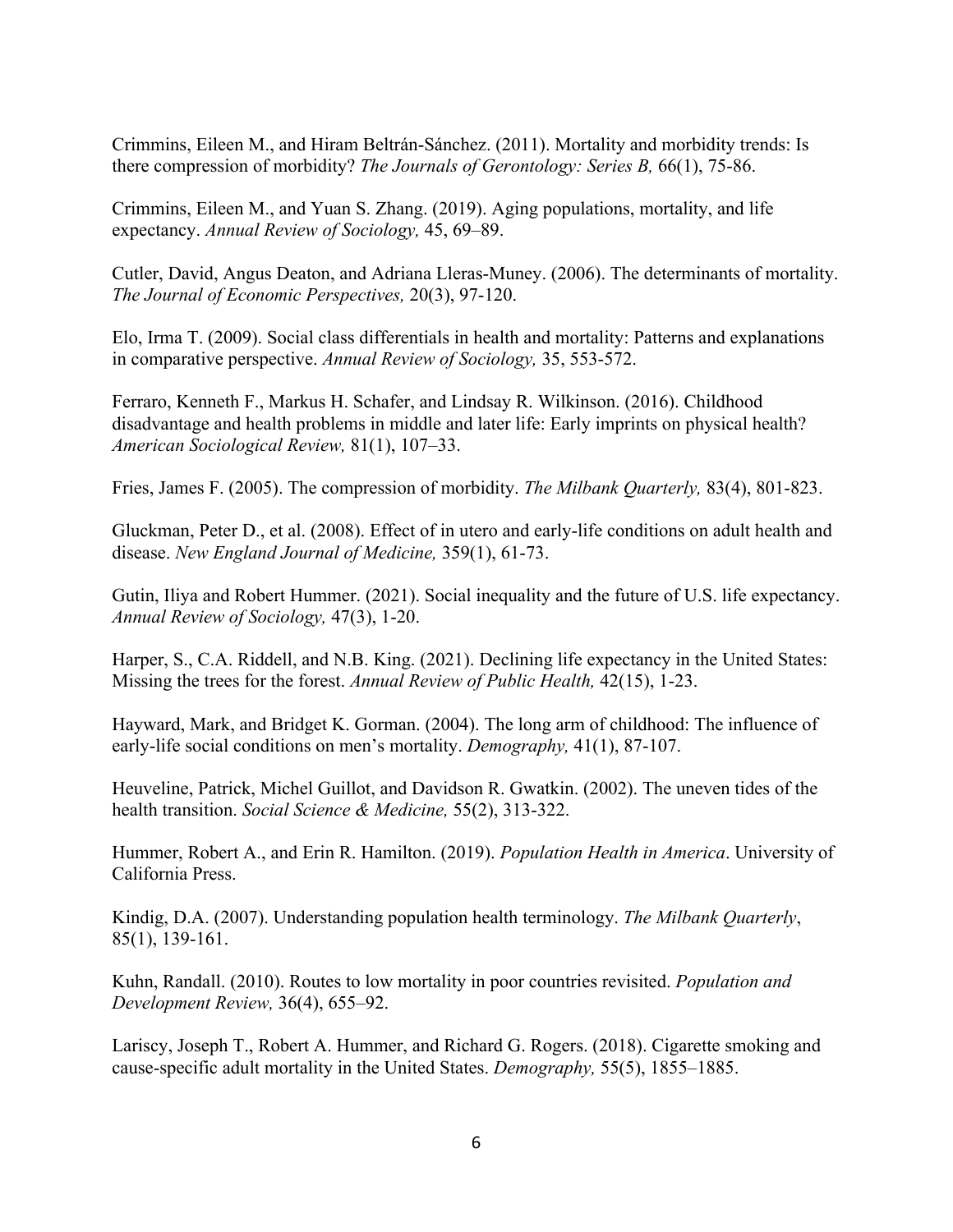Li, T., Yang, Y. C., & Anderson, J. J. (2013). Mortality increase in late-middle and early-old age: Heterogeneity in death processes as a new explanation. *Demography,* 50(5), 1563-1591.

Link, Bruce G., and Jo C. Phelan. (1995). Social conditions as fundamental causes of disease. *Journal of Health and Social Behavior,* extra issue, 80-94 (http://www.jstor.org/stable/pdfplus/2626958.pdf).

Markides, Kyriakos S., and Karl Eschbach. (2011). Hispanic paradox in adult mortality in the United States. Chapter 11 in *International Handbook of Adult Mortality*, edited by Richard G. Rogers and Eileen M. Crimmins. NY: Springer Publishers.

Masters, Ryan K., Andrea M. Tilstra, and Daniel H. Simon. (2018). Explaining recent mortality trends among younger and middle-aged white Americans. *International Journal of Epidemiology,* 47(1), 81–88.

Miech, Richard, Fred Pampel, Jinyoung Kim, and Richard G. Rogers. (2011). The enduring association between education and mortality: The role of widening and narrowing disparities. *American Sociological Review,* 76(6), 913-34.

Montez, Jennifer Karas, et al. (2020). US state policies, politics and life expectancy. *Milbank Quarterly,* 98(3), 668-699.

National Research Council and Institute of Medicine. (2013). *U.S. Health in International Perspective: Shorter Lives, Poorer Health*. Panel on Understanding Cross-National Health Differences among High-Income Countries, edited by S.H. Woolf and L. Aron. Washington, DC: National Academies Press.

Oeppen, Jim, and James W. Vaupel. (2002). Broken limits to life expectancy. *Science,* 296(5570), 1029-1031.

Olshansky, S. Jay, and A. Brian Ault. (1986). The fourth stage of the epidemiologic transition: The age of delayed degenerative diseases. *The Milbank Quarterly,* 355-391.

Olshansky, J. S., B. A. Carnes, and R. N. Butler. (2001). If humans were built to last. *Scientific American*, 284(3), 50.

Omran, Abdel R. (2005). The epidemiologic transition: A theory of the epidemiology of population change. *Milbank Quarterly,* 83(4):731-57. Reprinted from 1971, 49(4), 509-538.

Pampel, Fred C., Patrick M. Krueger, and Justin T. Denney. 2010. Socioeconomic disparities in health behaviors. *Annual Review of Sociology* 36, 349–70.

Rogers, Richard G., Robert A. Hummer, Patrick M. Krueger, and Justin M. Vinneau. (2019). Adult mortality. Chapter 14 in the *Handbook of Population*, 2nd edition, edited by Dudley L. Poston, Jr. Cham, Switzerland: Springer Nature.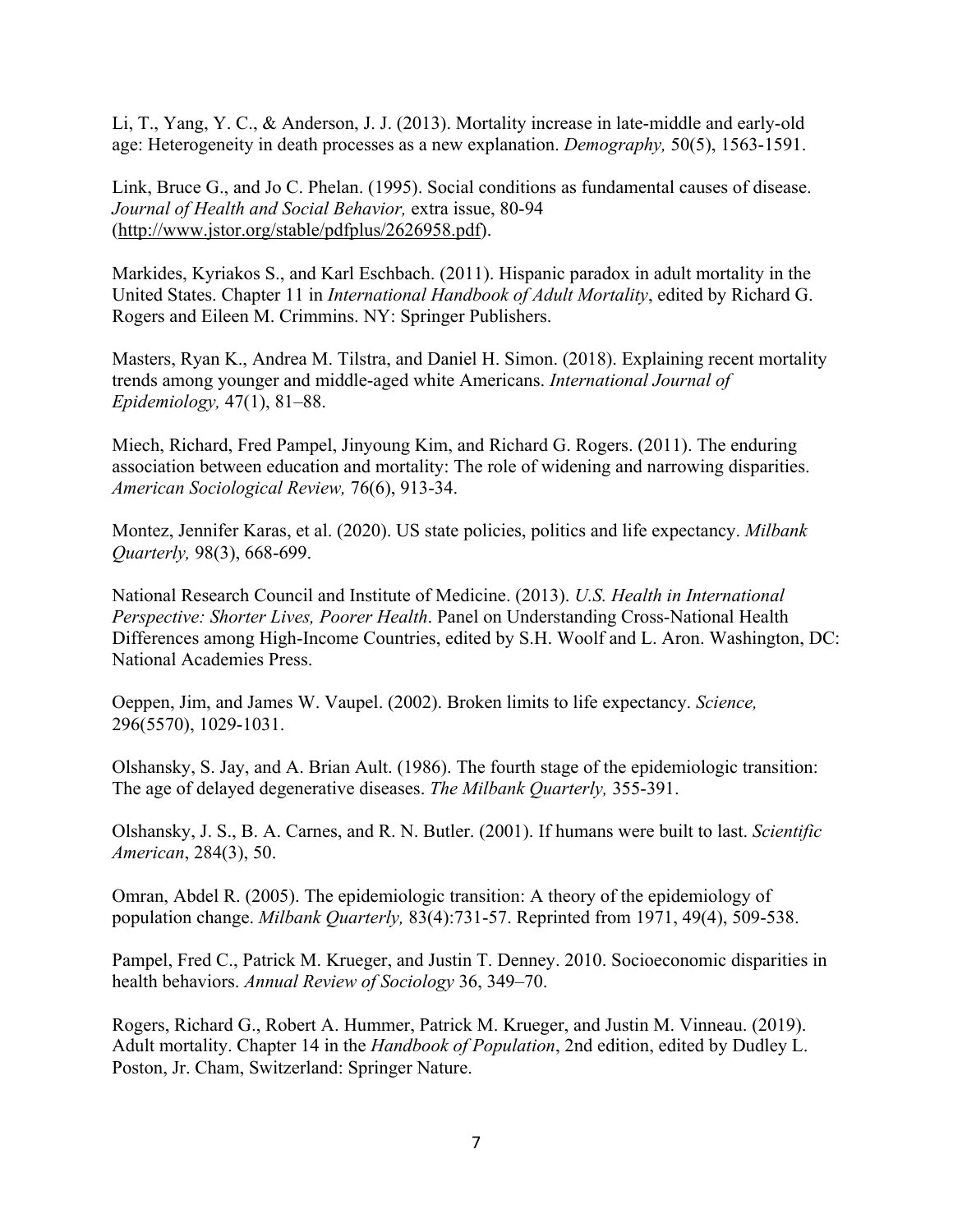Rogers, Richard G., Robert A. Hummer, Elizabeth M. Lawrence, Trent Davidson, and Samuel H. Fishman. (2021). Dying young in the United States: What's driving high death rates among Americas under age 25 and what can be done? Forthcoming in *Population Bulletin,* 75(2).

Soares, Rodrigo R. (2007). On the determinants of mortality reductions in the developing world. *Population and Development Review,* 33(2), 247–287.

Warner, David F., and Mark D. Hayward. (2019). The demography of population health. Chapter 32 in the *Handbook of Population*, 2nd edition, edited by Dudley L. Poston, Jr. Cham, Switzerland: Springer Nature.

Yang, Yang. (2008). Trends in US adult chronic disease mortality, 1960–1999: Age, period, and cohort variations. *Demography,* 45(2), 387-416.

Yang Y, Linda C. Lee. (2010). Dynamics and heterogeneity in the process of human frailty and aging: Evidence from the U.S. older adult population. *J Gerontol B Psychol Sci Soc Sci*, 65B (2), 246-255.

Zheng, Hui. (2014). Aging in the context of cohort evolution and mortality selection. *Demography,* 51(4), 1295-1317.

### **6. Methods**

Bhrolcháin, Máire Ní, and Tim Dyson. (2007). On causation in demography: Issues and illustrations. *Population and Development Review,* 33(1), 1-36.

Bijak, J., & Bryant, J. (2016). Bayesian demography 250 years after Bayes. *Population Studies*, 70(1), 1-19.

Blossfeld, H. P., Rohwer, G., & Schneider, T. (2019). *Event history analysis with Stata*. Routledge.

Bollen, K. A., & Pearl, J. (2013). Eight myths about causality and structural equation models. In *Handbook of Causal Analysis for Social Research* (pp. 301-328). Springer, Dordrecht.

Dowd, Jennifer B., and Amar Hamoudi. (2014). Is life expectancy really falling for groups of low socio-economic status? Lagged selection bias and artefactual trends in mortality. 983-988.

Elwert, F., & Winship, C. (2014). Endogenous selection bias: The problem of conditioning on a collider variable. *Annual Review of Sociology*, 40, 31-53.

Frost, Wade Hampton. (1939). The age selection of mortality from tuberculosis in successive decades. *American Journal of Hygiene,* 30, 91-96.

Gelman, Andrew, and Guido Imbens. (2013). Why ask why? Forward causal inference and reverse causal questions. No. w19614. National Bureau of Economic Research.